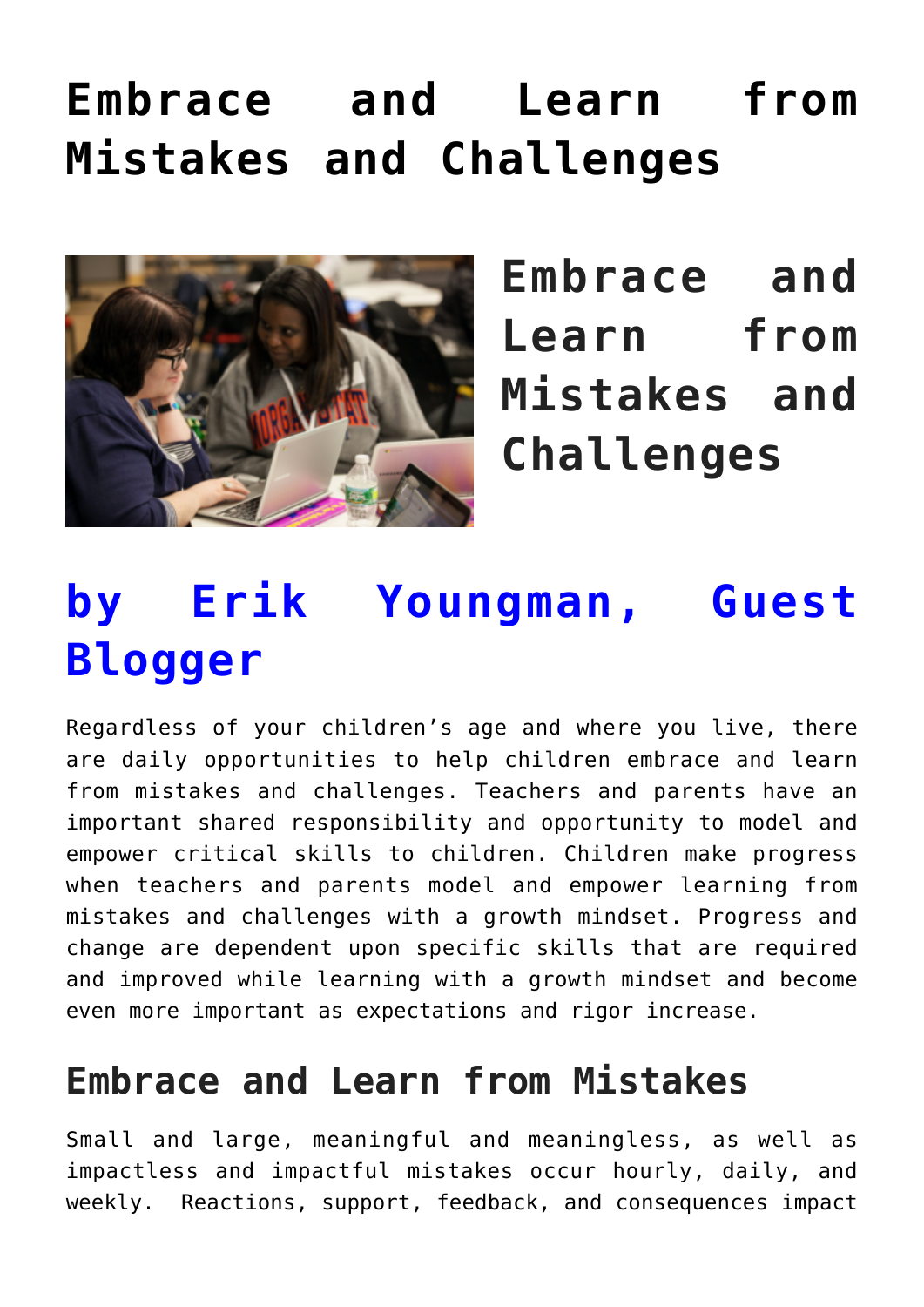the ownership, changes, and improvement. Rather than focusing on unrealistic perfection and the extremes associated with quitting and failure, help children expect and learn from mistakes.

Example mistakes that parents can help with include not being ready to leave the house on time for school, not completing chores, cleaning a spill in the kitchen, arriving late, or disagreements with others. Example mistakes that teachers can help children learn from include submitting late homework, inappropriate recess behavior, or not following rules.

#### **Embrace and Learn from Challenges**

Children encounter challenges while learning, competing, performing, and collaborating. Example challenges that parents can help children cope with include learning to tie shoes; learning a new skill such as budgeting money, riding a bike, or how to drive a car; or being anxious about being selected or rejected for a role in a play or a specific team they tried out for. Example challenges that teachers can help children with include overcoming frustration with a challenging math problem or not knowing where to start when creating a large project, misunderstanding a new concept they are learning about, or learning a new language or musical instrument. A common example challenge for everyone is learning new technology. Do you read directions, ask for guidance, or tinker to learn and unlearn new technology features and capabilities? Your children are listening, watching, emulating, or hopefully sometimes teaching you.

Children can learn how to embrace and learn from challenges by understanding benefits of:

- 1. Seeking challenges
- 2. Enhancing execution, specificity, quantity, and/or consistency
- 3. Strengthening connections with other topics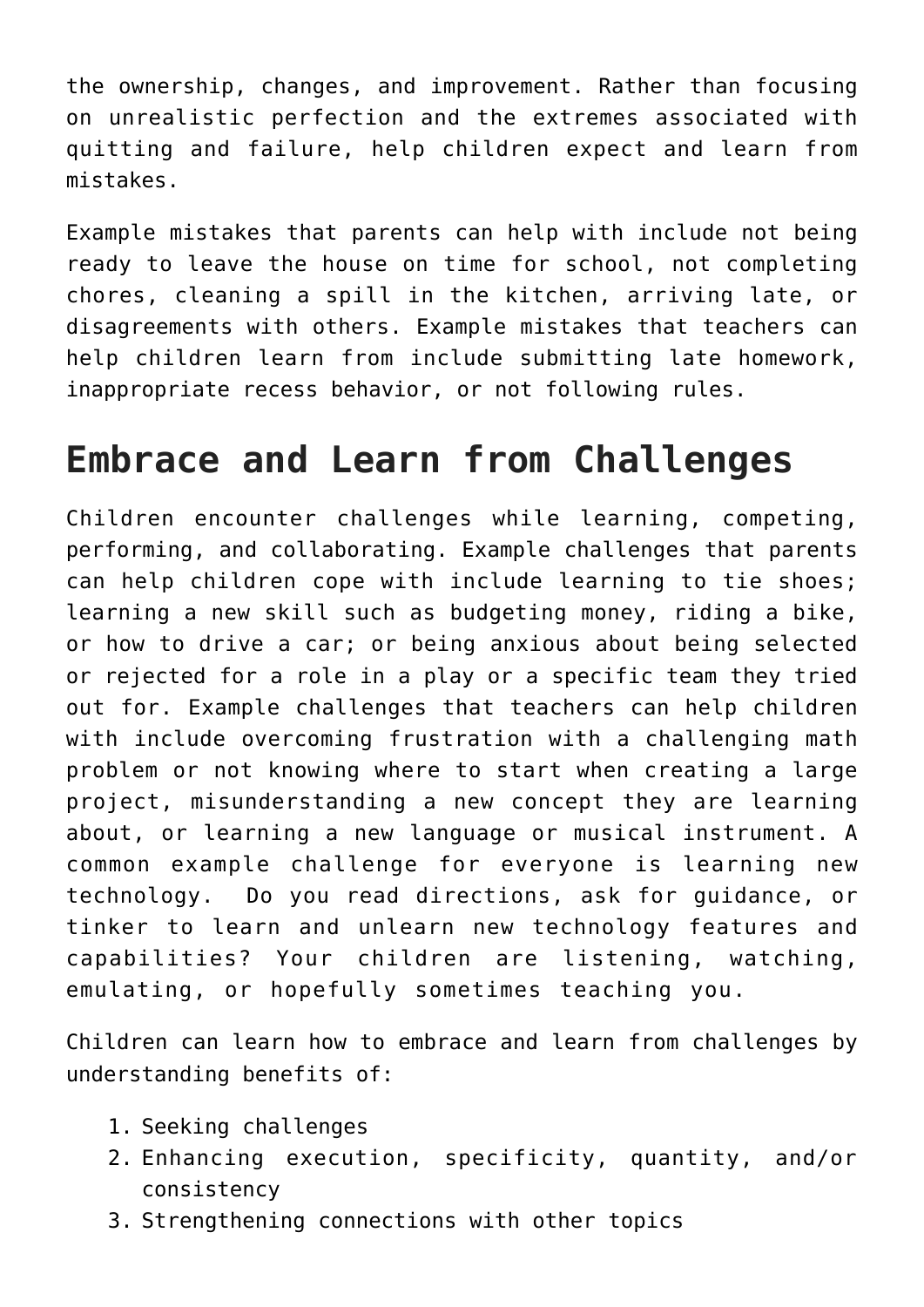- 4. Being vulnerable and taking calculated risks
- 5. Increasing speed of progress
- 6. Taking ownership for independent and group growth
- 7. Asking the correct questions at the correct time to the correct people
- 8. Self-assessing, self-regulating, and self-advocating
- 9. Thinking like a beginner
- 10. Learning from and be inspired by feedback and models
- 11. Sharing with a larger or more authentic audience

Regardless if there are mistakes or challenges, parents and teachers can help children understand options to consider when they are not successful YET.

- 1. Reread information or directions
- 2. Identify a different strategy
- 3. Pause, take a deep breath, be kind to yourself, and try again
- 4. Explain your challenge to someone
- 5. Review the primary goal and/or an example
- 6. Make connections to similar information
- 7. View your challenge from a different perspective
- 8. Enhance your focus and/or effort
- 9. Research additional options to guide your planning
- 10. Learn from challenges, mistakes or misunderstandings

### **Skills That Help Children Embrace and Learn From Mistakes and Challenges**

Rather than specific solutions, Let's reflect about general skills and mindsets that enhance positive outcomes. Let's also think about the amplified impact when parents and teachers

take ownership by admitting and apologizing and then move forward while learning. Growth mindset skills that enhance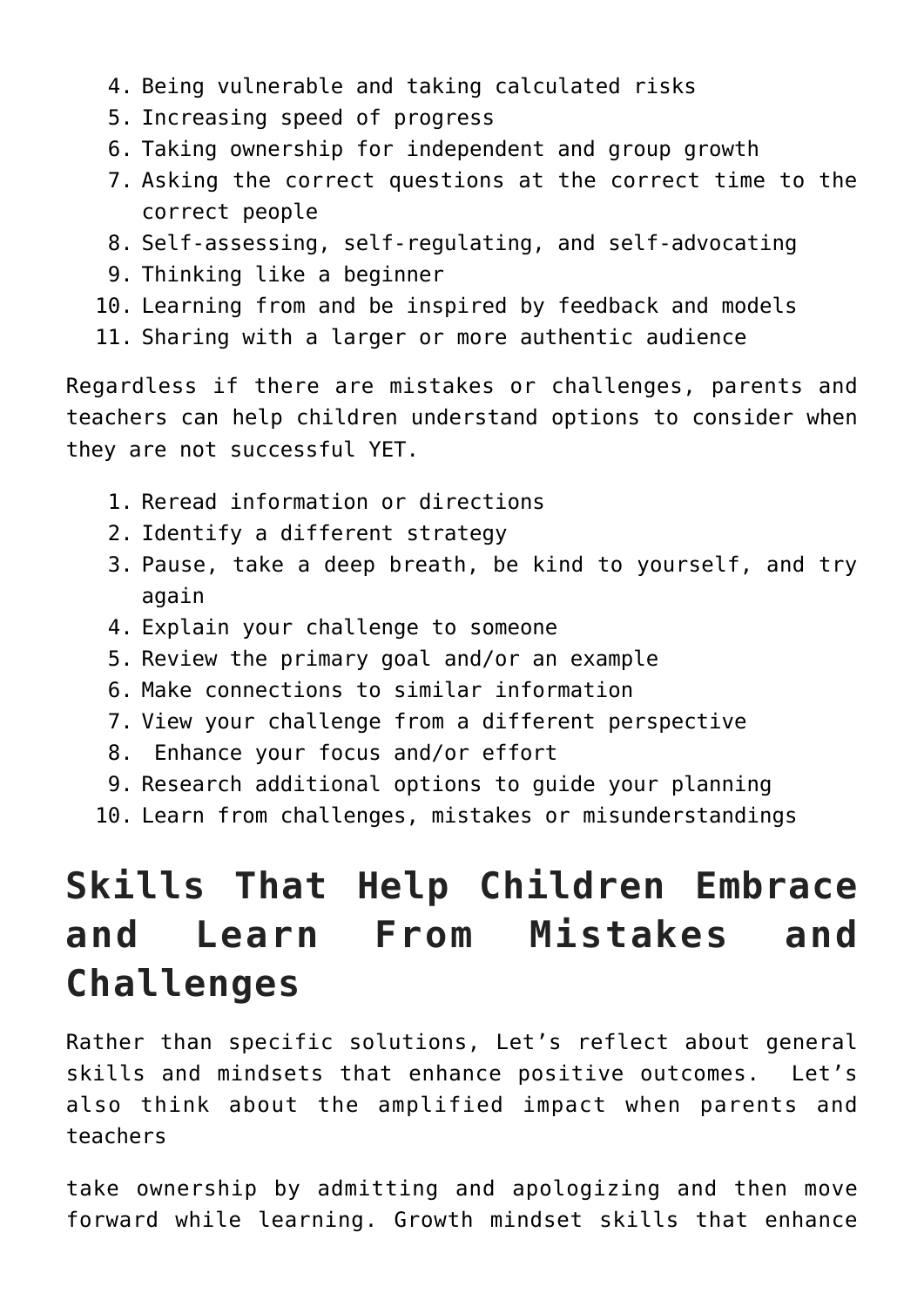learning from mistakes and challenges can be categorized into four dimensions: solving problems, agency, collaborating, and communicating.

## **Solving Problems**

Parents and teachers can empower children to solve problems effectively as they embrace and learn from mistakes and challenges rather than being afraid of feeling uncomfortable, self-conscious, or embarrassed. Problem-solving skills that should be learned and improved include strategizing, resourcefulness, reflection, adaptability, creativity, calculated risk-taking, and questioning. Parents and teachers can enhance these skills by providing support as children design, construct, experiment, investigate, examine, revise, solve, critique, and assess in different situations. Children should also be taught empathy and gratitude to help them make connections between the positive impacts of preparation on the success of themselves and others.

## **Agency**

Parents and teachers can empower autonomy, agency, ownership, self-direction, and a growth mindset as they embrace and learn from mistakes and challenges. Topics to discuss include:

- 1. Passionately, responsibly, and inspirationally doing your best
- 2. Reflecting about continuous improvement and development
- 3. Courageously embracing challenges, resiliently learning from mistakes and feedback, and humbly celebrating incremental progress
- 4. Resourcefully, curiously, and creatively, problemsolving, adapting, and discovering
- 5. Reflecting, setting goals, and self-assessing
- 6. Self-regulating effort, motivation, ownership, and selftalk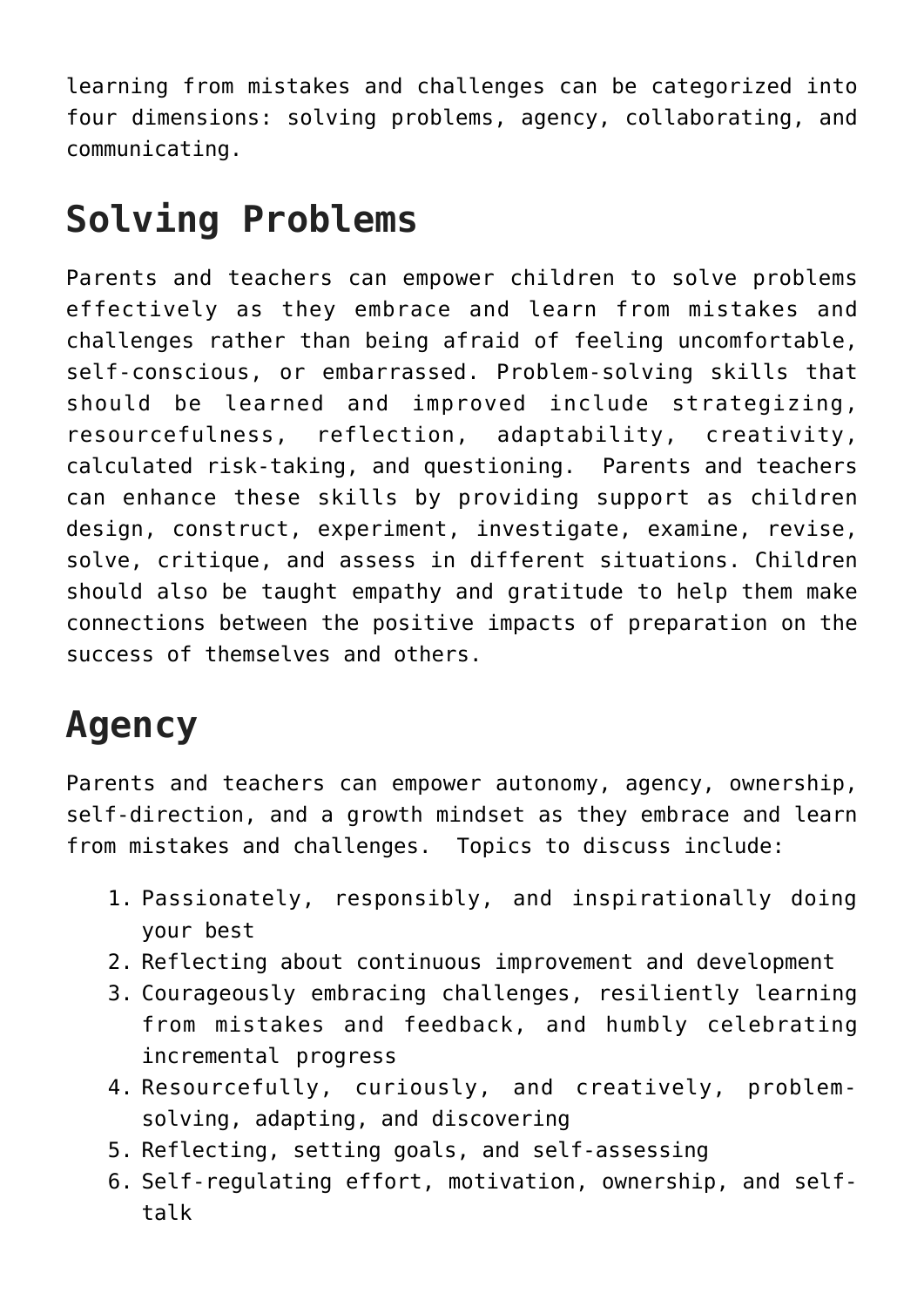- 7. Focusing on what you can control
- 8. Helping, teaching, supporting, motivating, empowering, and coaching others

# **Collaborating**

Parents and teachers can empower children to effectively collaborate as they embrace and learn from mistakes and challenges. Helpful topics to model and discuss the benefits of include relationships, team contributions and success, inspiration from the progress of others, building and maintaining trust, or helping and receiving help from support networks.

Parents and teachers should empower collaboration, helping others, and shared ownership rather than competition by:

- 1. Providing opportunities to help, provide feedback, listen, compliment, and share
- 2. Making time for individual and team goal setting and monitoring
- 3. Modeling and empowering two-way communication
- 4. Establishing clear purpose and expectations
- 5. Modeling and empowering being coachable and teachable
- 6. Learning from mistakes and guidance of others
- 7. Leveraging technology collaboration tools
- 8. Creating engaging discussion opportunities
- 9. Rewarding effective teamwork

Parents and teachers should also empower others to learn with a growth mindset by:

- 1. Curiously asking deliberate questions
- 2. Discussing motivating topics with others
- 3. Modeling, demonstrating, or sharing an example
- 4. Empathetically cheering for others
- 5. Encouraging a teammate or classmate to learn from a mistake, challenge, or misunderstanding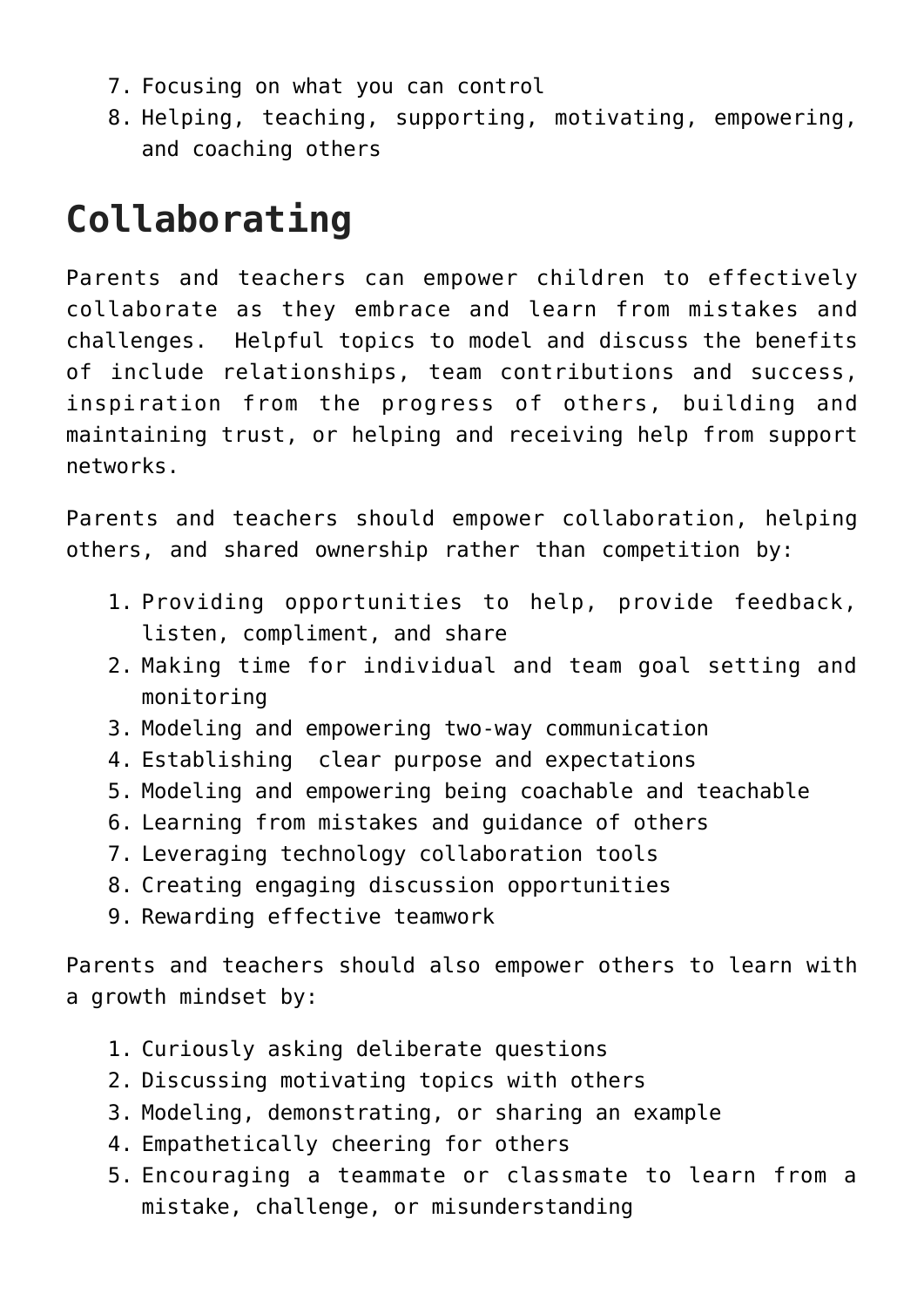- 6. Evaluating others and providing encouraging feedback
- 7. Helping others see a positive perspective
- 8. Listening to others and then helping motivate
- 9. Proudly sharing with a larger audience
- 10. Modeling and empowering reflective resilience

## **Communicating**

Parents and teachers can empower children to communicate effectively as they embrace and learn from mistakes and challenges. Help children listen to and share feedback; explain difficulties and potential strategies; ask questions and for assistance; and effectively communicate, assist, and lead others.

## **Application**

Connecting back to the example of teaching children the complex challenge of driving a car can be a closing example that applies growth mindset recommendations and the four dimensions of solving problems, agency, collaboration, and communicating. Teaching your children to drive (your car) can guide effective learning discussions at home and in the classroom.

- 1. Provide understandable directions in advance
- 2. Ask questions
- 3. Build confidence and resilience with positive compliments about effort, attitude, and focus
- 4. Share specific and constructive feedback during the learning process

You can start applying information from this blog by Identifying two mistakes or challenges that you will discuss with children to empower improvement. Guide your conversations with one or two of the dimensions discussed. What am I missing here? What would you add? How are you empowering students to